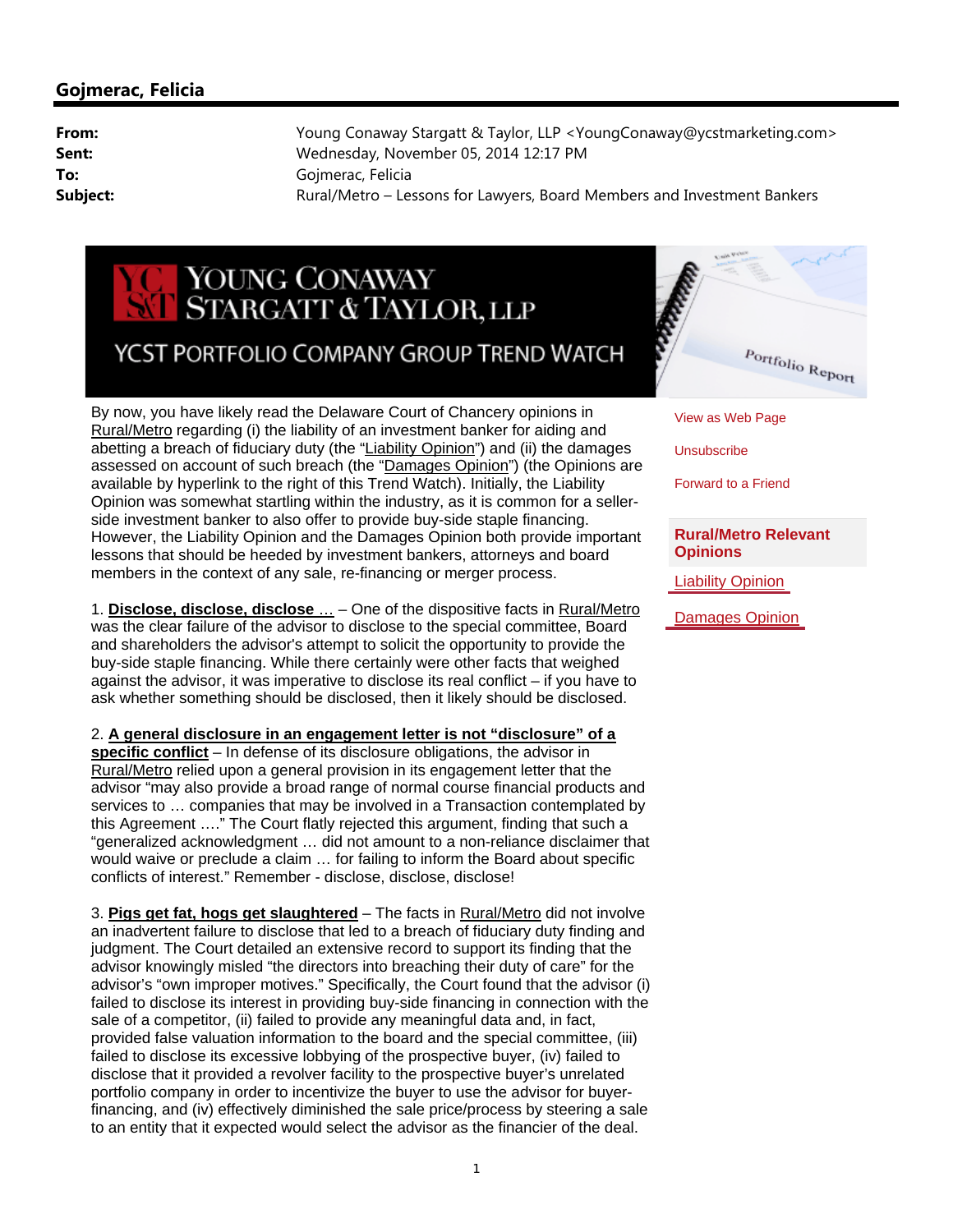Had the advisor run the process in a more transparent manner with specific disclosures and not secretly pushed a deal to serve its own financial interests, the decision may have turned out much differently. The fact that the Court found the "testimony of the two [of the advisor's] managing directors who appeared at trial. . . . at times strained credulity" did not help.

4. **Board must be diligent notwithstanding the establishment of a special committee** – While the board in Rural/Metro appointed a special committee to select a financial advisor to advise regarding a 'possible' sale process, the board then failed to meet for months after making that decision and the directors never actually authorized a sale process. The appointment of a special committee does not obviate the need for the board to remain diligent. Had the board met regularly after establishing the special committee, it might have been in a position to think critically about the process or to appropriately inquire as to the roles/motives of the advisor within that process. Having not done so over a critical 2 month period, the board was uninformed when it finally met to approve a sale of the company. Even if the board appoints a special committee to embark on a specific task or process, it is imperative that the board stay informed regularly throughout the process.

5. **The Board must keep a detailed record of its diligence** – It is not enough to be diligent; the board must also maintain a detailed account of its diligence and the decision-making process. While the full board in Rural/Metro failed to meet for 2 months after approving the special committee's engagement of a financial advisor, it would have been instructive to the Court and helpful to the board's position had it conducted and recorded diligence that should have occurred throughout the process.

6. **The Board minutes will not override the facts** – While the Court acknowledged that there were concerns articulated in the board minutes regarding the risk of proceeding with an advisor that had a potential conflict, it noted that the minutes "have the feel of a document drafted in anticipation of litigation…" Moreover, as evidenced in the Liability Opinion, the Court rejected any attempt to spin the story in the minutes by finding a breach of fiduciary duty and that the investment banker aided and abetted the same. It is important that board minutes be accompanied by intervening facts, action and diligence to support the board's business judgment.

7. **Ensure that there is a true "independent" on the special committee** – The Vice Chancellor points out very early in the Liability Opinion that each member of the special committee had a potential or real conflict with respect to the transaction process. In order to provide the independence and certainty that are the overwhelming objectives of a special committee, it is critical that the board select a truly independent member or committee who can consider and decide issues without the taint of conflict (real or potential).

8. **Necessity of a standard process for fairness opinion** – The Court had two problems with the fairness opinion delivered by the advisor regarding the proposed sale. First, it was not conducted by a standing committee; instead, the process at the firm was *ad hoc* such that an email was sent to all potential professionals who could provide the fairness opinion and the first 2 to respond were effectively the fairness committee. The Court found such a process to be imperfect and lacking in credibility. Second, the Court took issue with the fact that the deal team provided the value metrics to the fairness team and provided significant review and revision to the fairness opinion. Based upon the Court's ruling and the standard practice of most investment banking firms, the establishment of a standing committee and the need for independence of such committee within the firm should be paramount.

9. **Requirement for finding of "knowing participation" in fiduciary breach** – It has traditionally been viewed as a stretch to suggest that a court could find a